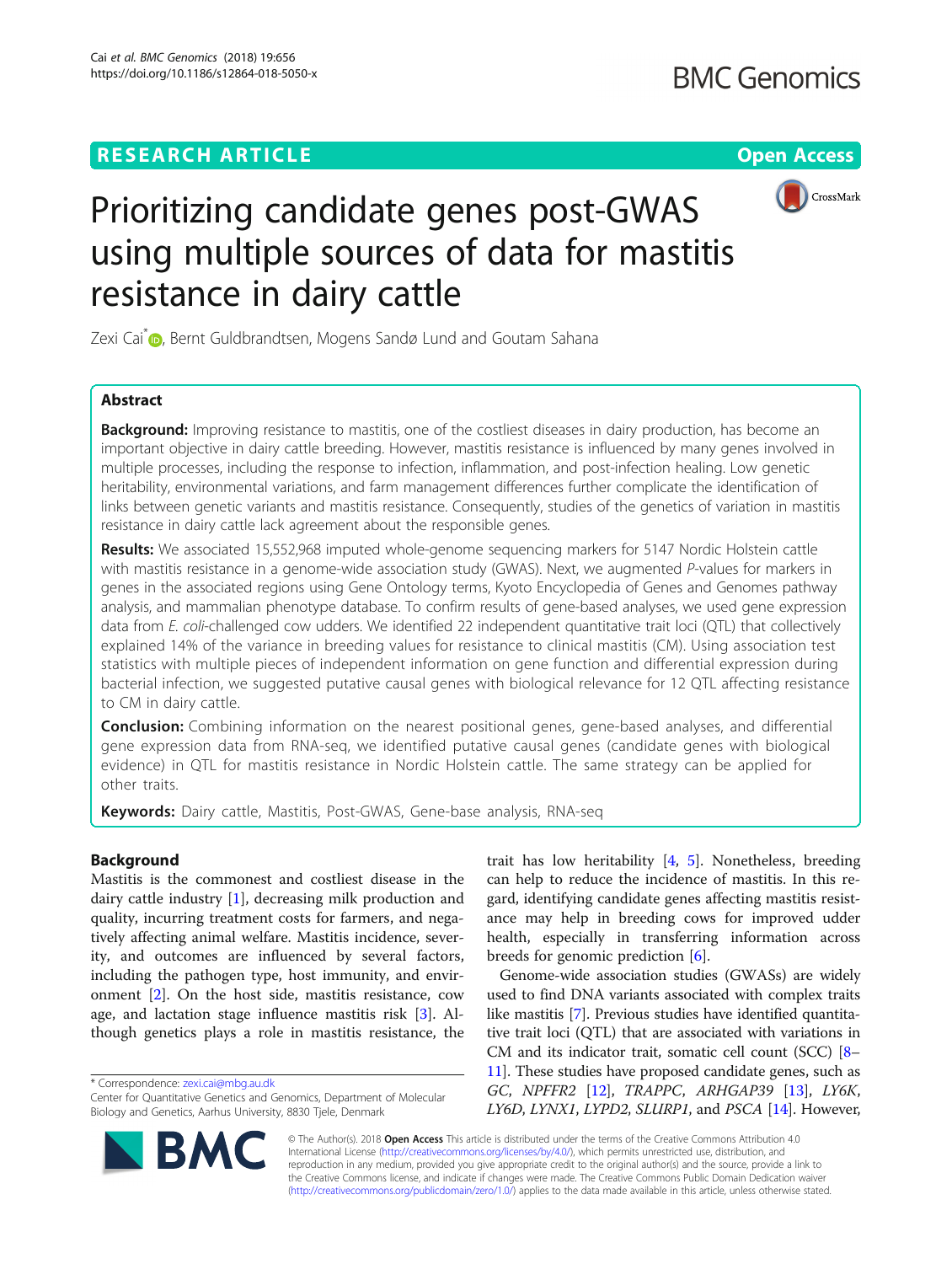concordance among these studies is low, suggesting difficulty in identifying reliable candidate genes for mastitis. New approaches integrating additional information with GWAS results can help with this problem. For example, a gene-based association statistical approach accounts for the correlation structure among single-nucleotide polymorphisms (SNPs) within the gene and may have higher power to prioritize genes within an identified region to be candidates [\[15\]](#page-9-0). This approach can be especially helpful when the lead SNP from association analysis is not the causal mutation or is not located within the causal gene. We expect that the causal gene will be enriched in trait-associated SNPs compared to neighboring genes.

Various approaches for gene-based analysis have been implemented in programs like GCTA [[16\]](#page-9-0), MAGMA [[17\]](#page-9-0), GATES [[18\]](#page-9-0), VEGAS [[19\]](#page-10-0), and so on [\[20](#page-10-0)]. As implemented in MAGMA [[17\]](#page-9-0), gene-based analysis uses a multiple regression model to test the joint effect of multiple markers from a gene and is efficient in finding candidate genes [\[17](#page-9-0)]. Gene expression data provide another source of information to identify candidate genes. The most powerful method of incorporating RNA-seq data is expression quantitative trait locus (eQTL) mapping, which can serve as tool for identifying genetic variants that affect gene regulation  $[21]$ . In a multitrait setting, eQTL mapping can help in distinguishing between pleiotropic and linkage effects [[22](#page-10-0)]. However, eQTL studies remain expensive, impeding their application to livestock. As an alternative, specifically designed gene expression studies (RNA-seq) in target tissues from healthy and affected individuals can be used as biological evidence post GWAS to prioritize candidate genes [[23\]](#page-10-0).

We hypothesized that combining gene-based association statistics, gene annotation, and gene expression, along with known phenotypes related to the genes, would enable us to prioritize candidate genes for quantitative traits. In this study, we performed GWAS using 15,552,968 imputed markers on 5147 Nordic Holstein cattle for resistance to CM. Post GWAS, we studied candidate genes for gene-based association signals, and made annotations using the Gene Ontology (GO) database [\[24](#page-10-0)], Kyoto Encyclopedia of Genes and Genomes (KEGG) pathway analysis [\[25](#page-10-0)], and mammalian phenotype databases [\[26](#page-10-0)]. We confirmed results of gene-based association strength with mammary gland expression during *E. coli* challenge experiments [[23](#page-10-0)]. Variant annotations were used to investigate candidate mutations within the prioritized candidate genes.

# Results and discussion

# GWAS for resistance to clinical mastitis in Nordic Holstein cattle

Using our previously described GWAS approach [\[27](#page-10-0)], we ran an association analysis with imputed whole-genome sequencing (WGS) variants for resistance to CM in Nordic Holstein cattle. Figure 1 presents the Manhattan plot of the GWAS results. Table [1](#page-2-0) lists the lead SNPs (i.e., most significantly associated SNPs) and positional candidate genes (i.e., annotated genes closest to lead SNPs).

We observed 22 association signals across the genome  $(-\log_{10}(P) = 8.5)$ , which explained 14% of variance among de-regressed breeding values for resistance to CM. The strongest association signal was on Bos taurus autosome

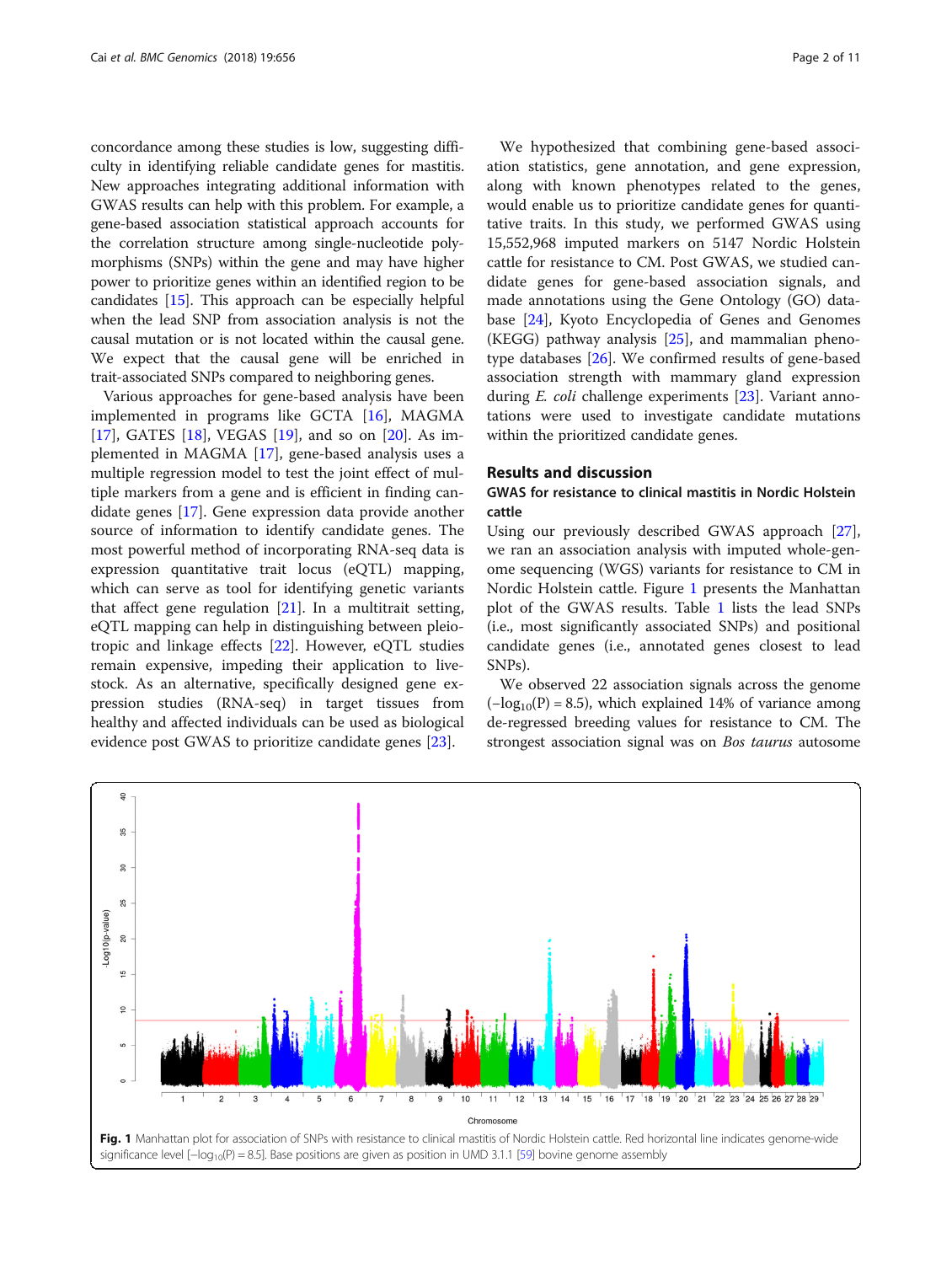<span id="page-2-0"></span>(BTA) 6, where the lead SNP was BTA6:88729872 (rs109803407) located within GC. The GC and nearby NPFFR2 genes were previously proposed as candidate genes for mastitis in cattle [[12](#page-9-0)]. The second lead SNP on this chromosome was BTA6:23469606 (rs380325826), located within the intron of MANBA. According to Uniport [[28](#page-10-0)], this gene encodes a protein involved in the N-glycan degradation pathway, but there is no known biological function relating this gene to mastitis resistance. A third association signal on BTA6 was observed at BTA 6:93131207 (rs379964407), located close to a lead SNP from a previous study (BTA6:93381472, rs41655339) [[29](#page-10-0)]. The lead SNP on BTA20, BTA20:38471456 (rs472814468), was located within a previously reported QTL [\[12\]](#page-9-0) upstream of SPEF2, which is related to the GO term "immune system development". The lead SNP on BTA13 was BTA13:62017506 (rs211080099), located close to a previously reported QTL for CM in Norwegian Red cattle [[30](#page-10-0)]. The gene closest to this SNP was PDRG1. The lead SNP on BTA18, BTA18:43909571 (rs464881101), was located near ENSBTAG00000004994 (novel gene). The lead SNP on BTA19 was BTA19:43038655 (rs134993207), located near STAT5A. Previous research proposed this gene as a candidate gene for cattle mastitis [\[31,](#page-10-0) [32](#page-10-0)]. This lead SNP was also near *BRCA1* (BTA19:43714457 ~ 43,783,351), which was previously proposed as a candidate gene for mastitis resistance [\[33\]](#page-10-0). Other lead SNPs on chromosomes 4, 16, and 20 are located near previously reported QTL for CM or SCC [\[12,](#page-9-0) [13,](#page-9-0) [34](#page-10-0)].

# Identification of candidate genes by gene-based association statistics

We performed a gene-based association statistical approach using MAGMA [[17\]](#page-9-0) to search for candidate genes. Due to long-range linkage disequilibrium (LD) in the cattle genome, several genes in some QTL regions showed significant signals (Additional file [1](#page-9-0): Table S1); therefore, we considered the top five genes from each association signal (Table [2](#page-3-0)). Next, we included information from the GO database  $[24]$  $[24]$ , KEGG pathway analysis  $[25]$  $[25]$ , and the mammalian phenotype databases  $[26]$  $[26]$  $[26]$  to narrow the candidate gene list. We searched these databases for the top five genes from the gene-based analysis (Table [2\)](#page-3-0) and for genes closest to the lead SNPs (Table 1), if not already included in the previous list. Enrichment analysis using the clusterProfiler package [[35\]](#page-10-0) did

Table 1 Genomic regions identified by genome-wide association analysis of resistance to clinical mastitis in Nordic Holstein cattle

| <b>BTA</b>     | Base position | Effect  | $-log_{10}(p)$ | $***$<br>Region <sup>®</sup>   | Gene                            | Annotation |
|----------------|---------------|---------|----------------|--------------------------------|---------------------------------|------------|
| 3              | 92,927,352    | $-1.34$ | 8.88           | 91,961,838~93,178,041          | ENSBTAG00000010814 (28,361 bp)  | intergenic |
| $\overline{4}$ | 10,928,348    | $-2.39$ | 11.48          | $10,113,846 \sim 11,178,507$   | TFPI2 (107,131 bp)              | intergenic |
| 4              | 58490979      | 1.44    | 9.44           | $57,757,451 \sim 58,741,047$   | ENSBTAG00000020620 (233,286 bp) | intergenic |
| 5              | 30,211,323    | $-1.54$ | 11.71          | 29,850,270 ~ 30,461,626        | BCDIN3 (599 bp)                 | upstream   |
| 5              | 106371995     | $-1.52$ | 9.23           | $105,444,242 \sim 106,622,012$ | CCND2 (95,176 bp)               | intergenic |
| 6              | 88,729,872    | 2.78    | 38.97          | 88,479,895 ~ 88,980,376        | GC                              | intron     |
| 6              | 23469606*     | 1.63    | 12.53          | $23,219,637 \sim 23,719,758$   | MANBA                           | intron     |
| 6              | 93131207**    | 2.05    | 12.63          | $92,131,530 \sim 93,382,644$   | CCDC158 (72,869 bp)             | intergenic |
| 7              | 57,794,761    | 1.36    | 9.32           | $57,545,197 \sim 58,044,816$   | ENSBTAG00000019739 (33,697)     | intergenic |
| 8              | 25,684,799    | 1.83    | 11.98          | $25,434,812 \sim 25,935,079$   | ADAMTSL1                        | intron     |
| 9              | 80,007,099    | $-1.45$ | 10.02          | $79,238,565 \sim 80,257,157$   | NMBR (604,558 bp)               | intergenic |
| 10             | 51,191,670    | $-1.63$ | 9.90           | $50,733,332 \sim 51,441,800$   | MYO1E                           | intron     |
| 11             | 88,742,878    | 1.47    | 9.43           | $88,150,188 \sim 88,993,125$   | ID2                             | intergenic |
| 13             | 62,017,506    | $-1.95$ | 19.82          | $61,295,534 \sim 62,267,717$   | PDRG1 (2545 bp)                 | upstream   |
| 14             | 61,344,981    | 1.76    | 8.88           | $61,020,081 \sim 61,594,984$   | ZFPM2                           | intron     |
| 16             | 47,836,093    | $-1.88$ | 12.77          | $47,048,599 \sim 48,086,099$   | ACOT7                           | intron     |
| 18             | 43,909,571    | 2.38    | 17.52          | $43,659,734 \sim 44,159,716$   | ENSBTAG00000004994 (17,651 bp)  | intergenic |
| 19             | 43,038,655    | $-1.73$ | 14.95          | $42,148,461 \sim 43,288,858$   | STAT5A                          | intron     |
| 20             | 38,471,456    | $-2.88$ | 20.57          | $38,221,493 \sim 38,721,830$   | SPEF <sub>2</sub>               | intron     |
| 23             | 11,477,905    | 1.53    | 13.58          | $11,204,757 \sim 11,727,945$   | MDGA1 (52,973 bp)               | intergenic |
| 25             | 35,354,412    | 1.46    | 9.47           | $35,104,498 \sim 35,604,430$   | CUX1                            | intron     |
| 26             | 20,463,679    | 1.41    | 9.44           | $20,214,011 \sim 20,713,741$   | SLC25A28 (2425 bp)              | downstream |

\* The lead SNP was found in the second round

\*\*The lead SNP was found in the third round

\*\*\*The method to define the QTL interval can be found in Method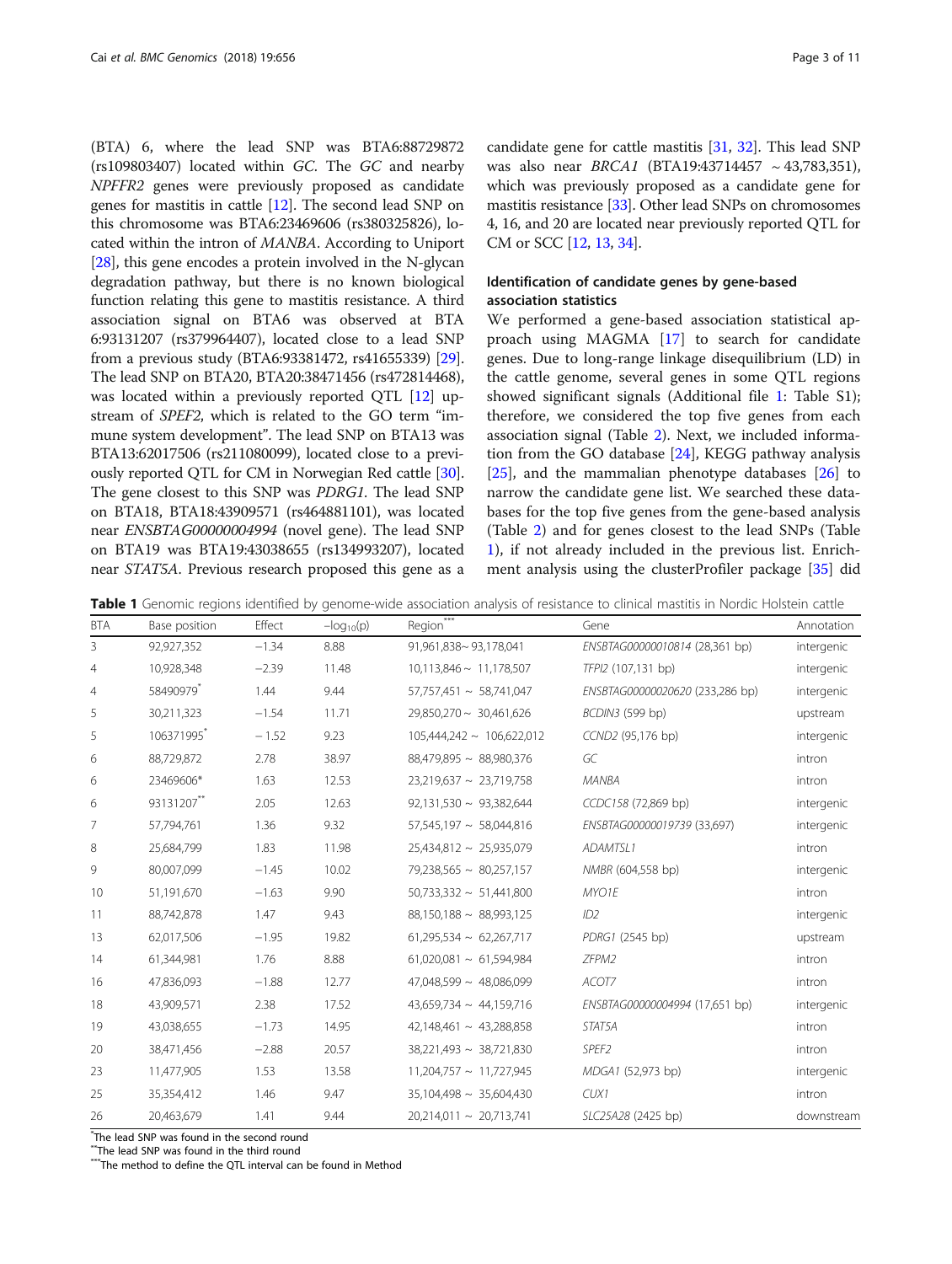<span id="page-3-0"></span>Table 2 Top five genes based on gene-based association statistics for resistance to clinical mastitis

| Lead SNP    | Top 5 Genes                                                  | Gene P<br>value<br>1.46e-08 |  |
|-------------|--------------------------------------------------------------|-----------------------------|--|
| 3:92927352  | PLPP3, TXNDC12, RAB3B, NRDC,<br>ENSBTAG00000046915           |                             |  |
| 4:10928348  | ASB4, ANKIB, COL28A1, DYNC1I1, PON1                          | 1.83e-06                    |  |
| 4:58490979  | TBX20, IMMP2L, ST7, LAMB4, ELMO1                             | 9.77e-09                    |  |
| 5:30211323  | SLC2A13, SLC38A1, RPAP3, TMEM117, LIMA1                      | 6.80e-10                    |  |
| 5:106360448 | CCDC77, LOC100336690, ABCC9, KDM5A, FGF6                     | 1.56e-08                    |  |
| 6:23469606  | TBCK, TSPAN5, PPA2, PPP3CA, NFKB1                            | 1.33e-09                    |  |
| 6:87299659  | NPFFR2, SULT1E1, SLC4A4, DCK, LOC100140490                   | 2.50e-26                    |  |
| 6: 93131207 | PARM1, SHROOM3, MTHFD2L, SEPT11, EPGN                        | 2.16e-14                    |  |
| 7:31253987  | C3, PCDHB11, PCDHB6, FBN3, LOC786512                         | 1.27e-08                    |  |
| 8:25684799  | ADAMTSL1, MLLT3, PLPPR1, MTAP, FOCAD                         | 3.15e-08                    |  |
| 9:80007099  | ESR1, RAET1G, PPP1R14C, SYNE1, SHPRH                         | 4.16e-07                    |  |
| 10:51191670 | RORA, MYO1E, RNF111, DUOX1, SLC28A2                          | 2.93e-08                    |  |
| 11:88742878 | PDIA6, ATP6V1C2, CAPG, TBC1D8, MGAT4A                        | 4.43e-08                    |  |
| 13:62017506 | BMP7, TFAP2C, NSFL1C, NDRG3, REM1                            | 2.01e-14                    |  |
| 14:61344981 | DPYS, KCNQ3, TPD52, RSPO2, PARP10                            | 1.44e-07                    |  |
| 16:47836093 | SMYD3, ACOT7, MEGF6, ENSBTAG00000019339,<br>CHD <sub>5</sub> | 8.28e-13                    |  |
| 18:43909571 | HPN, GPI, WTIP, PDCD2L, TGFB1                                | 7.08e-09                    |  |
| 19:43038655 | SP2, TBCD, OSBPL7, SRCIN1, CBX1                              | 2.22e-13                    |  |
| 20:38471456 | PLCXD3, WDR70, RICTOR, MROH2B, NUP155                        | 2.99e-14                    |  |
| 23:11477905 | ZFAND3, CPNE5, DNAH8, KCTD20, PPARD                          | 1.05e-11                    |  |
| 25:35354412 | TMEM130, CORO7, VASN, CDIP1, DNAJA3                          | 2.09e-08                    |  |
| 26:20463679 | PDE6C, BTRC, SEMA4G, CNNM2, SLK                              | 7.43e-09                    |  |

 $\tilde{f}$  Top five genes selected based on the ranking of P value, if the  $-\log_{10} (P)$  > 5.60, the genes are listed in the table

 $^*$  The P value listed in the table is for the gene with highest P value among the top five genes showing association. The model to calculate the gene P value in MAGMA  $[17]$  $[17]$  was snp-wise = mean

not show any enrichment for GO terms; however, the inclusion of some GO terms involved in mastitis will be useful for picking candidate genes with biological support.

As GO terms for mastitis-related biological pathways, we chose "inflammatory response" and all terms related to "immune" and "wound healing". Ten candidate genes for mastitis resistance (Tables [1](#page-2-0) and 2) were associated with these GO terms: PLPP3 (canonical Wnt signaling pathway involved in positive regulation of wound healing), NFKB1 (inflammatory response, innate immune response), C3 (inflammatory response), ESR1 (regulation of inflammatory response), RORA (negative regulation of inflammatory response), TGFB1 (inflammatory response, response to wounding, immune response based on somatic recombination of immune receptors built from immunoglobulin superfamily domains), STAT5A (positive regulation of inflammatory response), RICTOR (regulation of inflammatory response), SPEF2 (immune system development), and PPARD (wound healing). From this list, STAT5A is near the lead SNP on BTA19 (Table [1](#page-2-0)) and is associated with the GO term "positive regulation of inflammatory response". SPEF2, related to "immune system development," harbors the lead SNP on BTA20 (Table [1](#page-2-0)).

The KEGG pathway analysis showed that ESR1, CCND2, NFKB1, and STAT5A are involved in the signaling of prolactin, a polypeptide hormone that is involved in a wide range of biological functions including immunomodulation. CCND2 is located near the second lead SNP on BTA5 (Table [1](#page-2-0)). CCND2, FGF6, and NFKB1 are part of the PI3K-Akt signaling pathway that is an com-ponent of innate immunity [\[36](#page-10-0)]. NFKB1, FGF6, PPP3CA, and TGFB1 belong to the MAPK signaling pathway. Some MAPKKKs may activate ERK1/2 in response to pro-inflammatory stimuli.

The mammalian phenotype database [\[26](#page-10-0)] provided useful phenotypic information about several genes. A mutation in ELMO1 could cause a decrease in natural killer T-cell numbers. Some mutations in PPP3CA could cause abnormal T-cell proliferation. Mutations in DCK could cause abnormal T-cell differentiation and decreased response to antigen. Mutations in GC and ID2 could cause abnormal immune system physiology. ID2 harbors the lead SNP on BTA11 (Table [1](#page-2-0)). Mutations in STAT5A can cause increased mammary gland apoptosis, abnormal mammary gland physiology, and decreased T-cell proliferation. Mutations in CUX1 can cause abnormal T-cell differentiation, abnormal tumor necrosis factor levels, and small thymus. The lead SNP on BTA25 is a variant in the intron of CUX1. Mutations in IMMP2L could cause negative or positive T-cell selection. Mutations in NFKB1 could cause abnormal inflammatory or humoral immune responses. Mutations in NPFFR2 could cause abnormal macrophage activation, which is involved in the immune response. Mutations in C3 and TGFB1 could cause abnormal immune system physiology and inflammatory response. Mutations in ESR1 could cause abnormal immunoglobulin levels. Mutations in RORA could cause abnormal immune system physiology. Mutations in CORO7 could cause enhanced wound healing. Mutations in SLK could cause abnormal immune cell physiology and abnormal T cell activation.

# Combined analysis of RNA-seq data with gene-based association statistics

To prioritize candidate genes or choose other candidate genes (in addition to the top five genes from gene-based association and genes closest to the lead SNPs), we confirmed the significant genes from genetic analysis using differentially expressed genes (DEGs) in udders from an E. coli challenge experiment [\[23\]](#page-10-0). We identified 115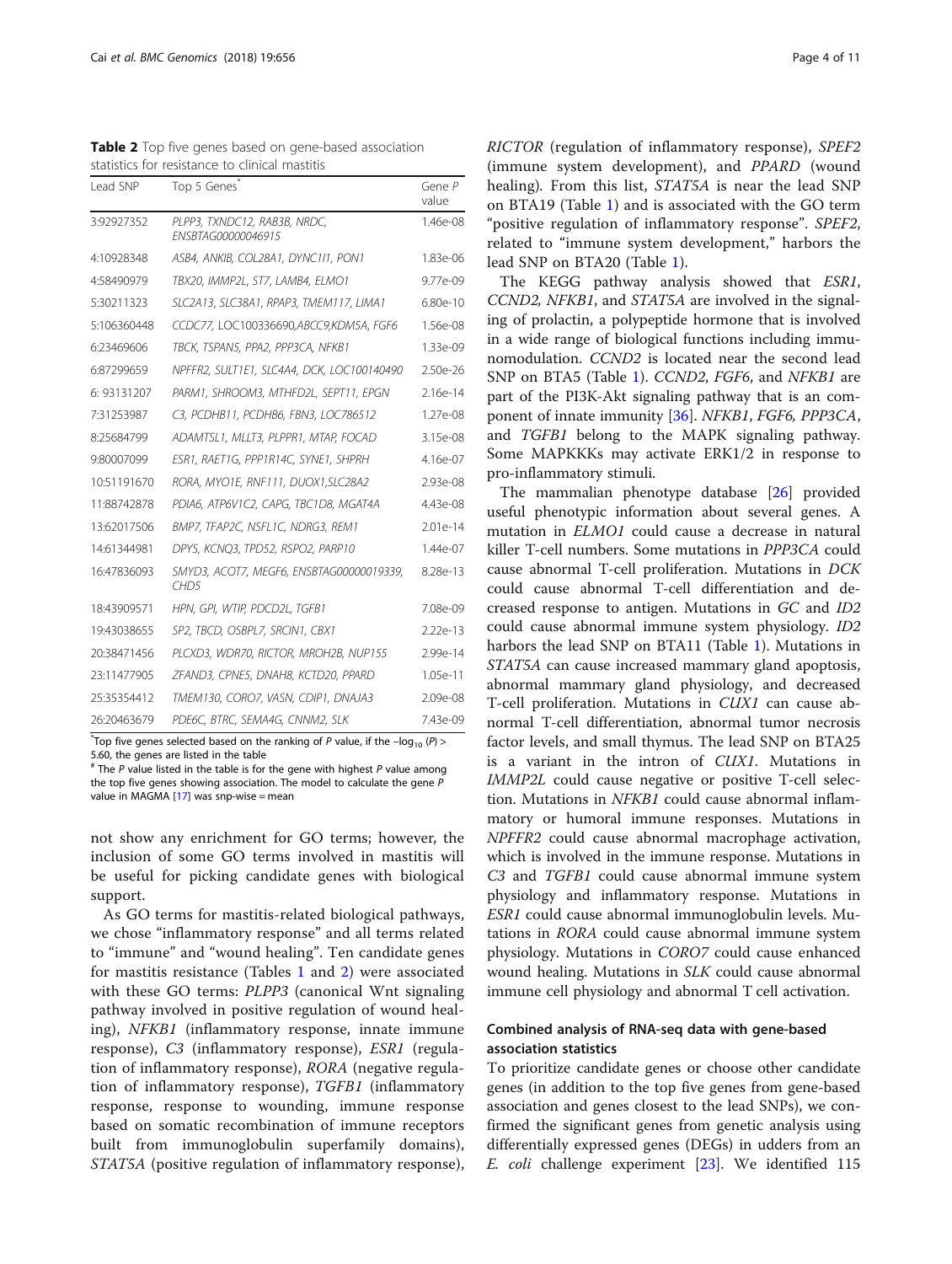genes that were significant in gene-based association analysis and were DEGs in RNA-seq data. Table 3 gives the top gene for each QTL, and Additional file [1:](#page-9-0) Table S2 gives the full gene list.

Joint analysis suggested three candidate genes on BTA3, and the mammalian phenotype database showed that a mutation in CYP4X1 could cause abnormal humoral immune response in mice. On BTA4, joint analysis suggested AOAH as a candidate gene, which was linked to the GO term "inflammatory response". Joint analysis identified 13 candidate genes on BTA5, including LALBA (BTA5:30211323, rs41655922) with GO term "defense response to Grampositive bacterium". On BTA6, joint analysis uncovered 18 candidate genes, eight with additional support: NFKB1 (BTA6:23469606, rs380325826), PDGFRA (BTA6:8729 9659, rs383420156), CSN1S2 (BTA6:87299659, rs383 420156), CSN2 (BTA6:87299659, rs383420156), PF4 (BTA6 :88729872, rs109803407), CXCL2 (BTA6:88729872, rs10 9803407), EREG (BTA6:93131213), and CXCL13 (BTA6: 93131213). NFKB1, located at BTA6:23557311–23,679,508, is involved in "inflammatory response" and "innate immune response". This gene is near the second association signal on BTA6 (Table [1](#page-2-0)). CSN1S2 is associated with "defense response to bacterium" and "inflammatory response". CSN2 belongs to the prolactin signaling pathway. CXCL2 and CXCL13 are associated with "immune response". PF4 is associated with "inflammatory response" and "immune response". PDGFRA belongs to the PI3K-Akt and MAPK signaling pathways. EREG has the GO term "positive regulation of innate immune response".

On BTA7, we found that VAV1 has additional support and may be involved in immune responses [[37\]](#page-10-0). On BTA11, we found IL1R2 and IL1RL1 with additional support, which have GO terms "involved in inflammatory response" and "positive regulation of inflammatory response", respectively. On BTA13, we found five genes with additional support: ANGPT4, HCK, CCM2L, BPIFA1, and BPIFB1. ANGPT4 is involved in the Ras and PI3K-Akt signaling pathways, HCK plays an important role in innate immunity [[38](#page-10-0)], and CCM2L mediates wound healing. HCK, BPIFA1, and BPIFB1 all have the GO term "innate immune response".

On BTA16, we identified SELP, TNFRSF18, and ISG15 as candidate genes with additional support. SELP and TNFRSF18 are associated with "inflammatory response", and TNFRSF18 has the GO term "immune response". ISG15 is associated with "defense response to bacterium". On BTA18, we found a gene

Table 3 Top genes from combined analysis of gene-based association statistics and differential gene expression in udders for each QTL

| Gene                | Location                     | Gene P<br>value | RNA-sea<br>FDR <sup>#</sup> | Putative function                                                    | Differential<br>expression## |
|---------------------|------------------------------|-----------------|-----------------------------|----------------------------------------------------------------------|------------------------------|
| CYP4X1              | BTA3: 99666161~ 99,714,764   | 1.42e-7         | 3.47e-4                     | MP: abnormal humoral immune response                                 | Down                         |
| <b>AOAH</b>         | BTA4:60940663~61,125,662     | 1.51e-8         | 1.66e-11                    | GO: negative regulation of inflammatory response                     | Up                           |
| ENSBTAG00000032429  | BTA5: 32263608~ 32,264,561   | 1.02e-9         | 4.71e-2                     | <b>NA</b>                                                            | Down                         |
| SIC6A12             | BTA5: 107649324~ 107,666,752 | $1.14e-7$       | $1.03e-3$                   | <b>NA</b>                                                            | Up                           |
| NFKB1               | BTA6:23557311~23,679,508     | 1.33e-9         | $4.02e-2$                   | GO: inflammatory response, innate immune<br>response                 | Up                           |
| CSN1S2              | BTA6: 87262457~ 87,280,936   | 2.60e-17        | 7.65e-3                     | KEGG: Prolactin signaling pathway                                    | Down                         |
| SHROOM3             | BTA6: 93340874~ 93,398,475   | 1.83e-20        | $1.67e-2$                   | <b>NA</b>                                                            | Down                         |
| FBN3                | BTA7:18006365 ~ 18.076.590   | $1.13e-8$       | 5.92e-10                    | <b>NA</b>                                                            | Down                         |
| <b>TAGAP</b>        | BTA9: 96806294~ 96,815,764   | 2.09e-6         | 2.38e-3                     | <b>NA</b>                                                            | Up                           |
| SLC28A2             | BTA10: 65395125~ 65,427,753  | 2.93e-8         | 2.75e-3                     | <b>NA</b>                                                            | Up                           |
| PDIA6               | BTA11:86834898~86,857,648    | 3.56e-10        | 3.58e-2                     | <b>NA</b>                                                            | Up                           |
| <b>HCK</b>          | BTA13: 62106257~ 62,151,619  | 1.48e-12        | 3.13e-22                    | GO: innate immune response                                           | Up                           |
| ACOT7               | BTA16: 47827124~ 47,934,930  | 6.66e-14        | 2.83e-2                     | <b>NA</b>                                                            | Up                           |
| <b>HPN</b>          | BTA18:45971859~45,991,833    | 3.50e-11        | 4.53e-2                     | <b>NA</b>                                                            | Down                         |
| PLEKHH3             | BTA19: 43366278~ 43,374,706  | 6.46e-13        | $1.73e-3$                   | <b>NA</b>                                                            | Down                         |
| MROH <sub>2</sub> B | BTA20: 33456349~ 33.528.569  | 5.00e-15        | 8.62e-5                     | MP: abnormal T cell physiology and decreased T<br>cell proliferation | Down                         |
| ENSBTAG00000010730  | BTA23: 10627244~ 10,628,260  | 5.98e-9         | 5.36e-6                     | <b>NA</b>                                                            | Up                           |
| CDIP1               | BTA25: 3650394~ 3,673,924    | 2.83e-9         | $1.27e-2$                   | <b>NA</b>                                                            | Down                         |
| CRTAC1              | BTA26: 18869719~ 19.013.761  | 8.49e-9         | 3.72e-2                     | <b>NA</b>                                                            | Down                         |

<sup>#</sup>Results from Fang et al. [23]

 $*$ Comparison between infected mammary glands and controls at 24 h post intra-mammary infection with E. coli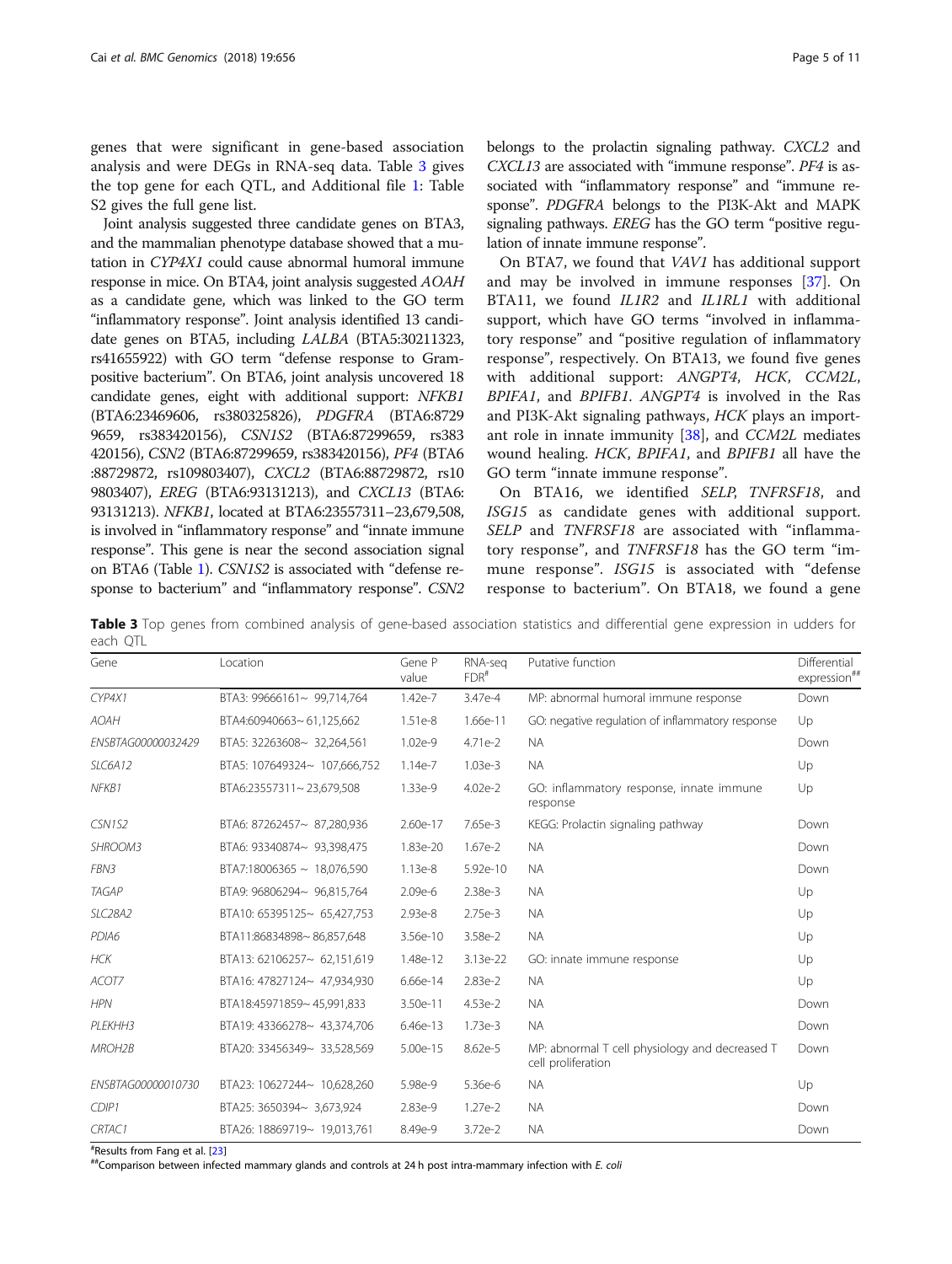involved in biosynthesis of antibiotics, BCKDHA. On BTA19, TRPV2, DHX58, STAT3, and ITGB3 stood out as candidate genes with additional support. TRPV2 is involved in inflammatory mediator regulation of TRP channels. DHX58 has the GO term "negative regulation of innate immune response". STAT3 is involved in the prolactin signaling pathway. According to the mammalian phenotype database a mutation in this gene in mice could cause abnormal innate immunity and increased susceptibility to bacterial infection. ITGB3 has the GO term "wound healing".

On BTA20, FYB1 is a possible candidate gene with additional support and is involved in immune response [[39\]](#page-10-0). On BTA23, F13A1 and PLA2G7 are candidate genes with additional support. F13A1 is involved in complement and coagulation cascades. The mammalian phenotype database associated a mutation in PLA2G7 with increased susceptibility to bacterial infection. On BTA25, ORAI2 stood out. According to the mammalian phenotype database, mutations in ORAI2 could cause abnormal T-cell activation and physiology. On BTA26, we found SCD with additional support. Mutation in this gene could cause increased susceptibility to bacterial infection from mammalian phenotype database.

# Variant annotations to help find candidate genes and mutations

In cattle, long-range LD can result in wide QTL regions [[40\]](#page-10-0). Therefore, causative variants may be in the LD region of the lead SNP, rather than in genes harboring the lead SNP. To identify additional candidate genes, we annotated all SNPs in LD ( $r^2 > 0.2$ ) with the lead SNP using the Variant Effect Predictor (VEP) [[41\]](#page-10-0). We annotated 61,992 SNPs, which were typically intergenic followed by intronic variants (Fig. 2a). Among variants located within coding sequences (Fig. 2b), most SNPs were synonymous variants followed by missense variants. We identified 136 genes with at least one missense, start-loss, stop-gain, frameshift, splice-donor, or spliceacceptor variant. Among them, 16 genes were in the previously identified candidate gene sets (i.e., top five

genes from gene analysis, nearest genes, and joint analysis; Tables [1](#page-2-0)[-2](#page-3-0) and Additional file [1:](#page-9-0) Table S1‑S2). These genes were: *FAM151A*, *SLC6A12*, *NFKB1*, NPFFR2, PDIA6, CASS4, BPIFA1, BPIFB1, DCSTAMP, KRT24, KCNH4, PLEKHH3, SPEF2, CRTAC1, SCD, and ENSBTAG00000006539.

## Putative causal genes for resistance to clinic mastitis

The three analyses described above helped us to select putative causal genes from among the candidate genes (summarized in Table [4](#page-6-0)). Although our analysis (Fig. [3](#page-6-0)) was effective, we still had some QTL without any good hits. We examined the flanking regions of these QTL to uncover the reason for the lack of putative causal genes and to pick some genes for future study. No genes were recognized in the region around the lead SNP in BTA8 (BTA8:25684799, rs378067069). However, the lead SNP was located is in the intron of ADAMTSL1 (BTA8: 25,340,759-25,841,063). ADAMTS proteases are involved in extracellular matrix proteolysis and are related to morphogenesis, angiogenesis, ovulation, cancer, and arthritis [\[42](#page-10-0)]. Due to a lack of biological support, however, we cannot propose *ADAMTSL1* as putative causative gene. The lead SNP on BTA9 (BTA9:80007099, rs382310712) was in a region with no known genes. The region 1 Mb up- and downstream of this SNP contains three genes (NMBR, VTA1, and ADGRG6), all of which are at least 0.6 Mb from the lead SNP. Without additional evidence beyond GWAS results, none of these genes is a likely putative causal gene. Joint analysis picked TAGAP (BTA9: 96806294~ 96,815,764) as a candidate gene, but it was too far from the lead SNP ( $\sim$ 16 Mb; Additional file [1:](#page-9-0) Table S2). For other QTL, all candidate genes with biological support were located outside QTL intervals.

# Dissecting closely linked QTLs

The low heritability [\[43\]](#page-10-0) and polygenic nature of mastitis make it challenging to identify putative causal genes associated with variation in mastitis resistance. Several previous studies have reported QTLs for SCC and/or

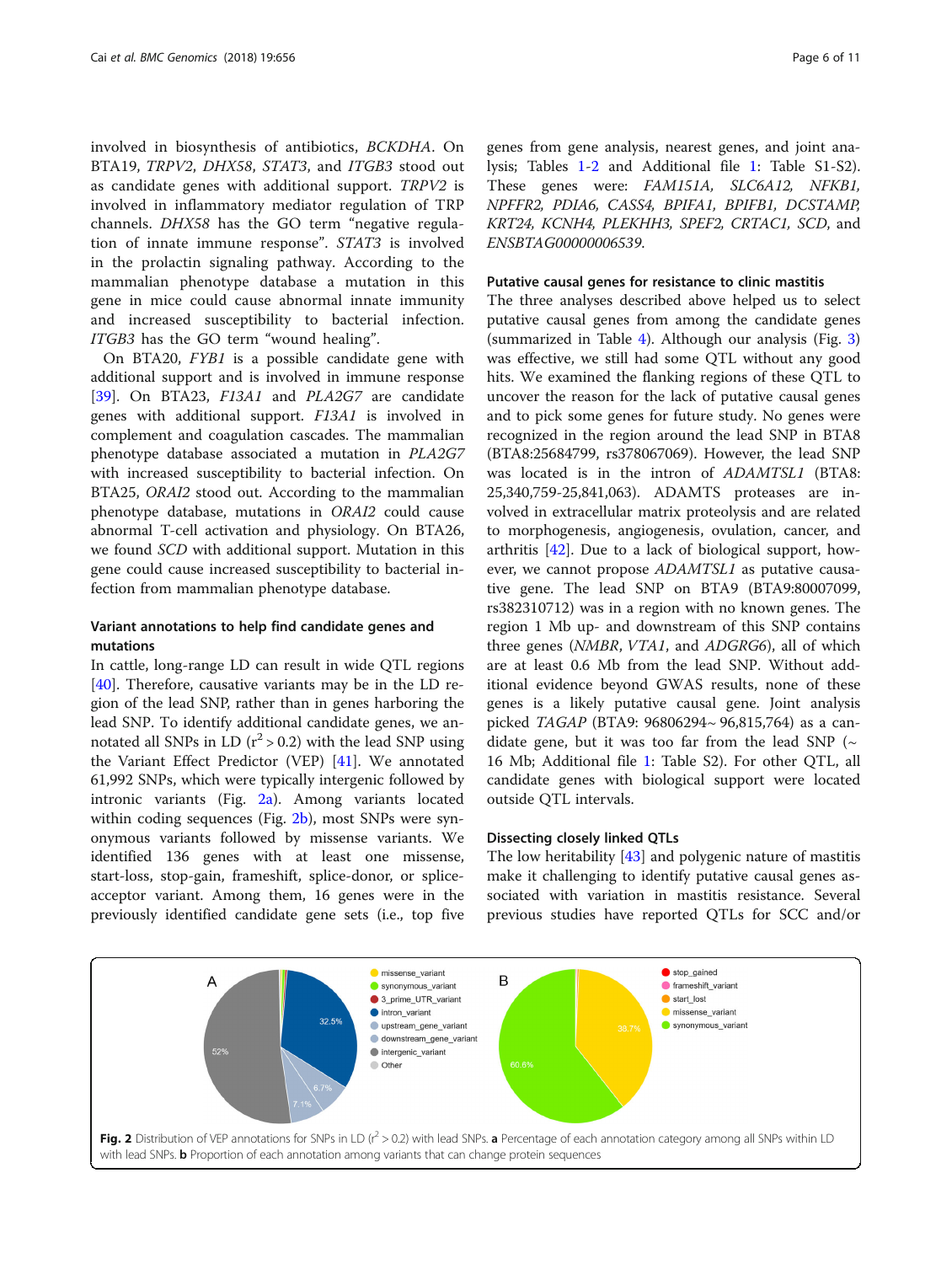<span id="page-6-0"></span>Table 4 Putative causal genes for identified QTL affecting resistance to clinical mastitis

| QTL                       | Gene                                                          | Source <sup>®</sup>                                                                                                                                                                      |
|---------------------------|---------------------------------------------------------------|------------------------------------------------------------------------------------------------------------------------------------------------------------------------------------------|
| 3: 91961838~93,178,041    | <b>FAM151A</b>                                                | Gene analysis and RNA-seq                                                                                                                                                                |
| 4: 57757451~58,741,047    | IMMP2L                                                        | Gene analysis and MP                                                                                                                                                                     |
| 5: 105444242~ 106,622,012 | FGF6 and/or CCND2                                             | Gene analysis and KEGG / Gene analysis, KEGG and nearest gene                                                                                                                            |
| 6: 23219637~23,719,758    | NFKB1                                                         | Gene analysis, KEGG, GO, MP and RNA-seg                                                                                                                                                  |
| 6: 88479895~88,980,376    | GC                                                            | Gene analysis and MP                                                                                                                                                                     |
| 6: 92131530~93,382,644    | NAAA and/or SHROOM3                                           | RNA-seg and gene analysis / RNA-seg and gene analysis                                                                                                                                    |
| 11: 88150188~88,993,125   | ID2                                                           | Gene analysis and MP                                                                                                                                                                     |
| 13: 61295534~ 62,267,717  | CCM2L and/or HCK                                              | Gene analysis, GO, MP and RNA-seg / Gene analysis, GO, MP and RNA-seg                                                                                                                    |
| 16: 47048599~ 48,086,099  | HES2 and/or ACOT7 and/or KCNAB2                               | Gene analysis and RNA-seg / Gene analysis, nearest gene and RNA-seg / Gene<br>analysis and RNA-seg                                                                                       |
| 19: 42148461~43,288,858   | KRT32 and/or DHX58 and/or KCNH4<br>and/or STAT5A and/or STAT3 | Gene analysis and RNA-seg / Gene analysis, GO, MP and RNA-seg / Gene analysis,<br>MP and RNA-seg / Gene analysis, nearest gene, KEGG, GO and MP / Gene analysis,<br>KEGG, MP and RNA-seg |
| 20: 38221493~ 38,721,830  | CAPSL and/or SPEF2                                            | Gene analysis and RNA-seg / Gene analysis nearest gene and GO                                                                                                                            |
| 25: 35104498~ 35,604,430  | ORAI2 / CUX1                                                  | Gene analysis, MP and RNA-seg / Gene analysis, nearest gene and MP                                                                                                                       |

Note, \* we used '/' to separate the evidence for different genes, MP stands for mammalian phenotype database

CM, but only one major QTL on BTA6 was identified in several studies [\[10](#page-9-0), [12](#page-9-0), [14,](#page-9-0) [44\]](#page-10-0). We found 22 independent association signals using imputed WGS variants and CM as a phenotype. Our association analysis approach, which was described previously [[27\]](#page-10-0), aids in dissecting closely linked QTLs. The 22 lead SNPs overlapped or were close to many previously reported QTLs [\[10,](#page-9-0) [12](#page-9-0),



[14,](#page-9-0) [44](#page-10-0)] and explained 14% of the variance for deregressed breeding value for resistance to CM.

#### Combining multiple sources of information post GWAS

Combining multiple sources of information helped to narrow the list of candidate genes for most QTL. Long-range LD in cattle adds to the challenge of finding putative causal genes in post-GWAS analyses. Here, we combined several independent information sources with GWAS results to short-list the candidate genes. First, we considered physical distance from the lead SNP to the nearest gene, using a similar approach to many previous studies [\[45,](#page-10-0) [46\]](#page-10-0). However, many of the candidate genes (e.g., NMBR) had no documented biological function linking them to mastitis, and many lead SNPs may not be located in the causal gene (e.g., due to imputation inaccuracy, random fluctuations in association test statistics, LD structure, multiple closely spaced QTL, etc.). We expected that several variants in a causal gene would show strong associations with the trait. Therefore, we performed gene-based association statistics using MAGMA [\[17](#page-9-0)] to test the gene-based association. Still, we cannot draw conclusions based solely on this ranking. Thus, to narrow the candidate gene list further, we applied annotations with GO  $[24]$  $[24]$ , KEGG and the mammalian phenotype database [[26\]](#page-10-0). To avoid missing candidate genes by ignoring genes outside the list of the top five genes, we included information of DEGs from E. coli-challenged cow udders [[23\]](#page-10-0) coinciding with genebased association signals. This joint analysis of genebased analysis and RNA-seq results helped us to improve information about several candidate genes. For some QTL, however, none of the above approaches led to any candidate gene.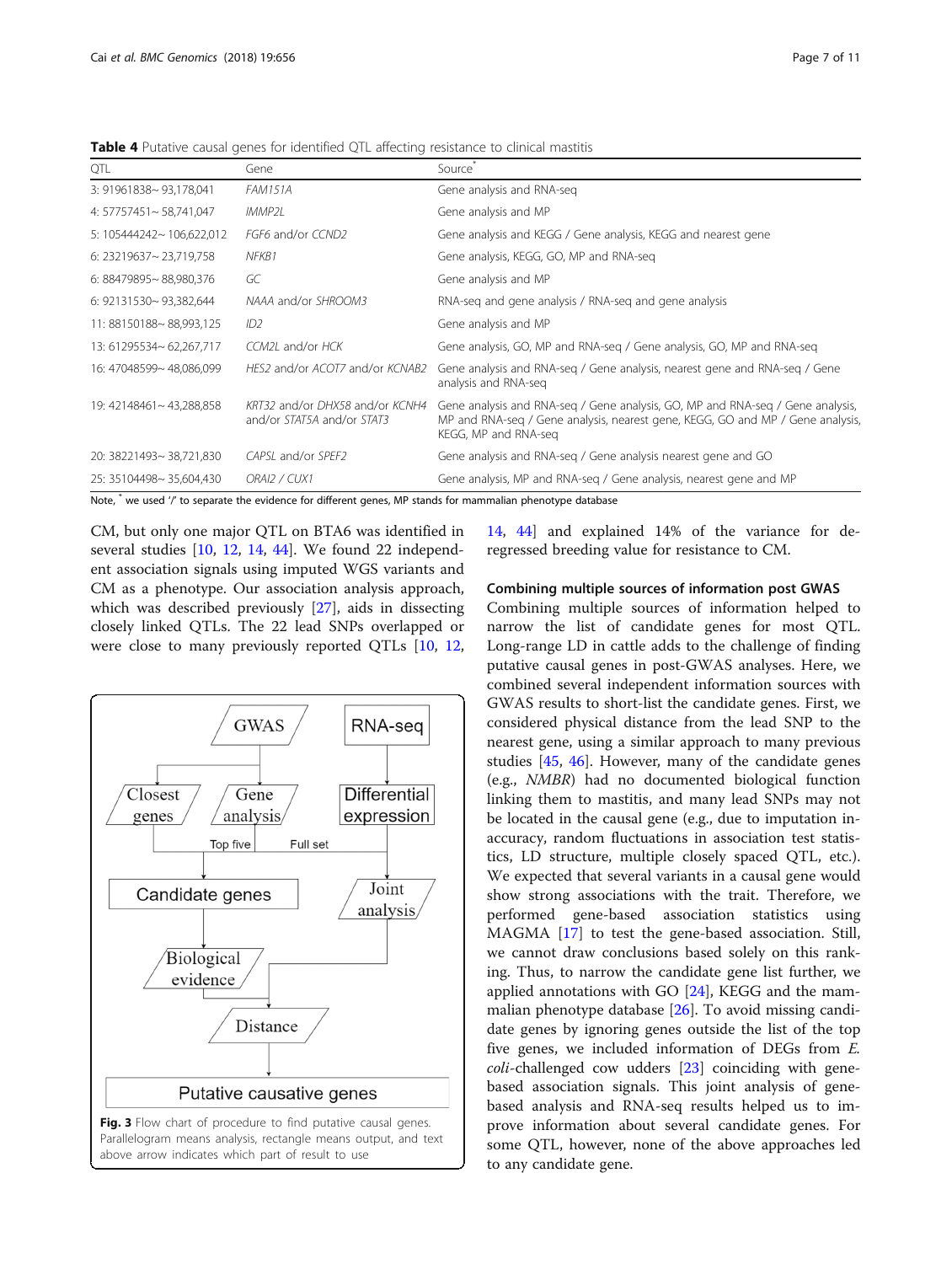We observed some possible sources of error associated with various approaches of picking candidate genes. For MAGMA, some genes showing significant gene-based association were located very far from lead SNPs. For RNA-seq, we expected to find more immune- or infection-related genes showing differential expression. We checked the distance and LD structure to judge whether to trust the list obtained by joint analysis. For example, CXCL13, which is involved in inflammatory and immune responses, was significant in gene-based analysis and was a DEG in the E. coli challenge experiment. However, because *CXCL13* is  $\sim$  5 Mb away from the lead SNP, it is highly unlikely to be the causative gene underlying the detected QTL. When the lead SNP was included as a covariate in the second round of GWAS, no additional association signal around this gene was observed. This analysis shows the importance of considering multiple information sources when prioritizing candidate genes for identified QTL. Genes that are not differentially expressed should not be immediately excluded from the pool of potential candidate genes because the sampled tissue or time point might not reflect the place or time of action. Moreover, the causal variant can influence the expression of the other genes that alter the phenotype. We performed variant annotation for all candidate genes. However, it is not possible to design a unique strategy to combine multiple sources of information to pinpoint candidate genes for all scenarios because available information varies from region to region, and differences in modes of gene action can lead to differences in what types of data will be informative. Gradually adding new types of pertinent data and data from other populations will add to the confidence of the identified effects of genes on the variations in mastitis resistance.

#### Limitations of the study and potential solutions

With the emergence of new technologies and experimental methods, more data are generated, helping to uncover the biological effector mechanisms of trait-associated genetic variants. However, incomplete genome annotation in cattle still impedes analyses. On BTA9 (BTA9:80007099, rs382310712), we failed to propose any putative causal genes. Poor annotation of this region is probably the main reason for our failure. Three genes have been annotated around 1 Mb from the lead SNP, none of which have functional annotations suggesting them as candidate genes. The inability to identify any genes does not mean that this QTL is a false positive. It may be that the causal mutation is in an unidentified regulatory element or some unidentified gene in the region.

We faced two major limitations in our study. The first concerned the source of RNA-seq data. Although E. coli-challenged udder samples can be used to help find genes related to the immune response, mastitis is a complex disease involving multiple pathogens and biological pathways. Ideally, RNA-seq data for mastitis should consider multiple tissues in which these pathways may be active and multiple time points during the development and recovery of mastitis. The second limitation is the long-range LD of the cattle population, which reduces the power of gene-based analysis to discriminate among linked genes. In MAGMA [[17](#page-9-0)], there are two models for different genetic architectures for obtaining the *P*-value after GWAS. The SNP-wise Top (snp-wise  $=$ top) model is designed for genes with sparse associated SNPs. The SNP-wise Mean  $(snp\text{-}wise = mean)$  model is more attuned to the mean SNP association, but is skewed to high-LD regions. In our experience, the lead SNP is not always the causal SNP [\[27\]](#page-10-0). Thus, we wanted to avoid calculating the gene P-value based on the top SNP in genes (snp-wise = top), an option that uses only a fraction of the SNPs from each gene. For our purposes, the computational cost of this approach proved excessive. In the end, we used the *snp-wise* = *mean* option. As a result, the list of genes is biased towards the high-LD region. Long-range LD further lengthens the list of genes with or close to significant SNPs. A possible solution in gene analysis could be implementing meta-analysis from multiple populations to reduce the impact of LD [\[47](#page-10-0)] or using a tag SNP strategy [[48](#page-10-0)].

#### Conclusions

In this study, we associated 15,552,968 imputed wholegenome sequencing markers with mastitis resistance in 5147 Nordic Holstein cattle. After GWAS, we identified 22 independent QTL that collectively explained 14% of the variance in breeding values for resistance to CM. Besides recovery of some QTL from previous reports, we also found new loci associated with mastitis resistance. To prioritize candidate genes post-GWAS, we used multiple source of information including Gene Ontology terms, Kyoto Encyclopedia of Genes and Genomes pathway analysis, and mammalian phenotype database. To confirm results of gene-based analyses, we used gene expression data from E. coli-challenged cow udders from previous study. For combining different information, we designed a method to gradually add new types of pertinent data. At the end, we suggested putative causal genes with biological relevance for 12 QTL affecting resistance to CM in dairy cattle. This study showed our approach could be widely applied for GWAS in dairy cattle.

#### Methods

# Procedure to identify putative causal genes

To identify putative causal genes affecting resistance to CM, we linked GWAS results to genes by incorporating biological evidence, as illustrated in Fig. [3.](#page-6-0) Post-GWAS, we followed two independent approaches to find candidate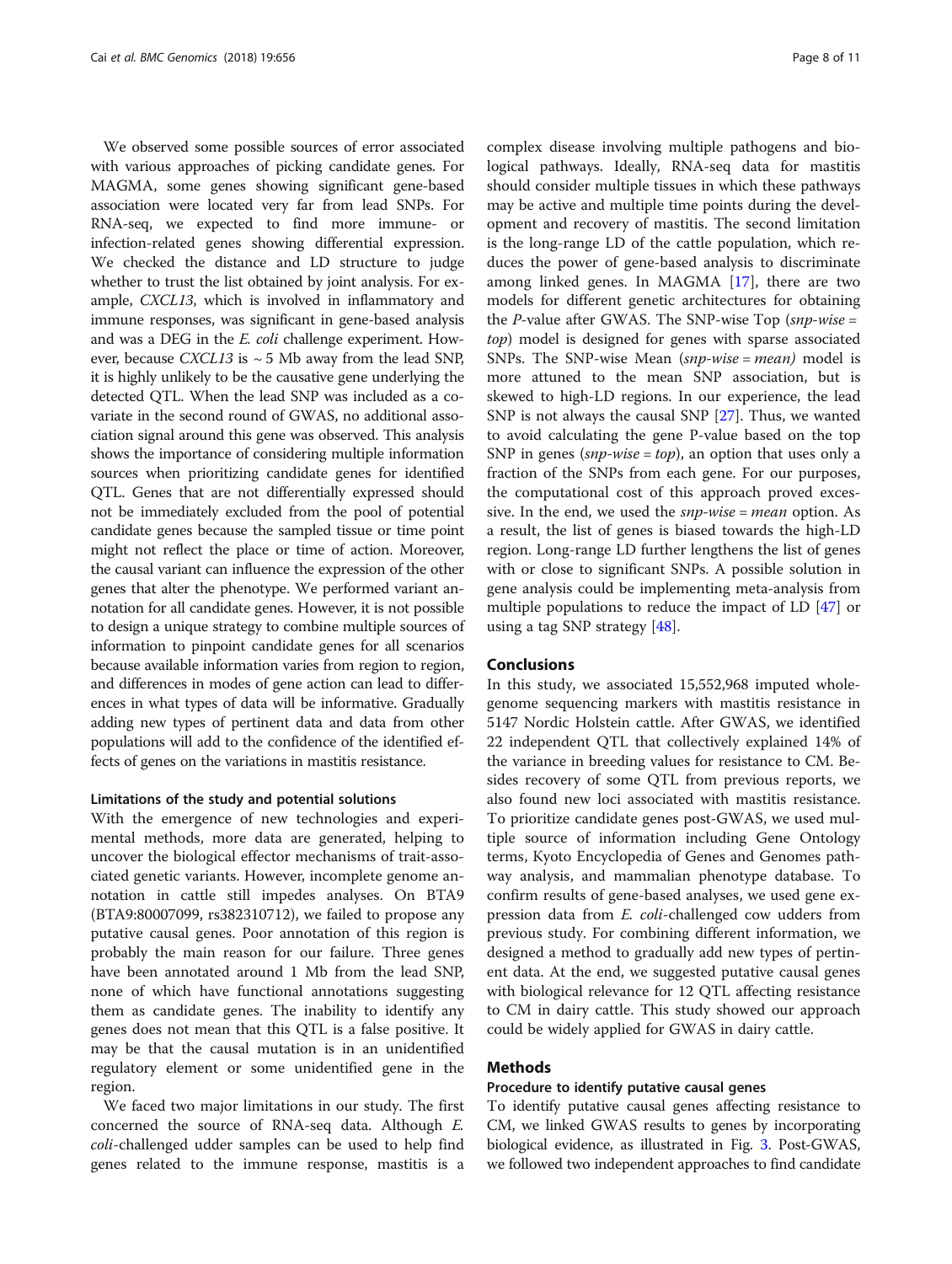genes: 1) we used the gene closest to the most significantly associated SNP of the region, and 2) we determined the gene-based association signal strength using MAGMA [[17](#page-9-0)]. For the second approach, we included the top five genes from gene-based analysis because the number of significant genes from gene-based analysis was large.

To move from a list of candidate genes to a list of putative causal genes, we needed biological evidence. We used GO [\[24](#page-10-0)], KEGG [\[25](#page-10-0)], and mammalian phenotype database [[26](#page-10-0)] as sources for biological evidence with possible terms related to mastitis. Candidate genes with further biological support were accepted as putative causal genes. We also analyzed RNA-seq data from E. coli-challenged cattle mammary glands [[23\]](#page-10-0). We confirmed the full set of significant genes from the genebased association with the DEGs from the RNA-seq data. All candidate genes within a QTL interval that had biological support and were significant in the joint analysis were listed as putative causal genes.

#### Phenotype and genotype data

Phenotypic records of CM for Nordic Holstein cattle were obtained from the Nordic Cattle Genetic Evaluation database (NAV, <http://www.nordicebv.info/>). Values used for association analysis were de-regressed breeding values [[49](#page-10-0), [50](#page-10-0)] from the routine genetic evaluation by NAV and were available for 5147 progeny tested Holstein bulls. The association study was carried out on imputed WGS data, as previously described by Iso-Touru et al. [[40](#page-10-0)] and Wu et al. [[51](#page-10-0)]. All bulls were genotyped with the Illumina BovineSNP50 BeadChip (54 k) ver. 1 or 2 (Illumina, San Diego, CA, USA). The 54 k genotypes were imputed to high-density (HD) by IMPUTE2 v2.3.1 [[52](#page-10-0)] with a multibreed reference of 3383 animals (1222 Holsteins, 1326 Nordic Red Dairy Cattle, and 835 Danish Jerseys) with Illumina BovineHD BeadChip genotype data. Next, these imputed HD genotypes were imputed to WGS by Minimac2 [[53](#page-10-0)] with a multibreed reference of 1228 animals from Run4 of the 1000 Bull Genomes Project [[54](#page-10-0)] (1148 cattle, including 288 individuals from the global Holstein– Friesian population, 56 Nordic Red Dairy Cattle, 61 Jerseys, and 743 cattle from other breeds) [[54](#page-10-0)] and additional data from Aarhus University (80 individuals, including 23 Holsteins, 30 Nordic Red Dairy Cattle, and 27 Danish Jersey) [\[55\]](#page-10-0). Imputation to WGS was done in 5-Mb chunks with a buffer region of 0.25 Mb on either side. A total of 22,751,039 bi-allelic variants were present in the imputed sequence data. After excluding SNPs with a minor allele frequency below 1% or with large deviation from Hardy–Weinberg proportions  $(P < 1.0-6)$ , 15,552, 968 SNPs on 29 autosomes in Nordic Holstein cattle were retained for association analyses. The average imputation accuracy ( $r^2$  values from Minimac2) was 0.85 for crossbreed imputation. Information on the distribution of imputation accuracy as a function of minor allele frequency was published previously [\[51\]](#page-10-0).

# Methodology of multiple QTL detection and estimation of genetic variants explained by QTL

Details of the association analysis pipeline and simulation verification were reported previously [\[27](#page-10-0)]. In the first round, we used GCTA  $[16]$  $[16]$  $[16]$  to perform single-SNP GWAS analysis on each chromosome. Subsequently, we fixed the lead SNP as a covariate to run the second round of GWAS if the lead SNP was genome-wide significant (experiment-wise 0.05 type I error-rate after Bonferroni correction for 15,552,968 simultaneous tests corresponds to a threshold of  $-\log_{10}P \approx 8.5$ ). In second and subsequent rounds, if the lead SNP was significant in the first round, we fixed it as another covariate until no more significant association signals were identified. A lead SNP found in any round was tested in 2-Mb flanking regions (up- and downstream) to search for other significant SNPs. If they failed to attain significance, they were removed from further analyses. Remaining SNPs constituted the final list of lead SNPs. To define the boundaries of each QTL region, we examined a 1-Mb flanking region of the lead SNP. If the SNP  $-\log_{10}(P)$ value decreased by more than three units compared to the value of the lead SNP and the region was larger than 0.25 Mb, then we set this SNP as a boundary; otherwise, we set ±0.25 Mb from the lead SNP as the QTL boundary. We used the lead SNP list to generate one genetic relationship matrix (GRM). We removed SNPs within 5 Mb of the lead SNP to construct the second GRM. We estimated the variance explained by the lead SNPs by using GCTA [\[16](#page-9-0)] to fit two GRMs.

#### LD calculation, variant annotation, and gene annotation

We calculated the pairwise  $r^2$  between the lead SNP and all other SNPs on the same chromosome using PLINK [[56\]](#page-10-0) and extracted all SNPs with  $r^2 > 0.2$  with the lead SNP. These SNPs were annotated by VEP (version 92) [[41\]](#page-10-0). Enrichment of the gene list was estimated by clusterProfiler [\[35\]](#page-10-0). Possible candidate genes proposed from different methods were sent to DAVID [[57\]](#page-10-0) to retrieve the GO terms [\[24](#page-10-0)] of biological process and KEGG pathways [\[25](#page-10-0)]. We used the same gene list to search the mammalian phenotype database [\[26](#page-10-0)] to check whether mutations in these genes would have some phenotypic effect related to mastitis.

# Confirmation of gene-based association statistics with RNA-seq data

For MAGMA [[17](#page-9-0)], we downloaded the gene information file from Ensembl gene build 92 [[58\]](#page-10-0). The number of genes (including 5′- and 3'-UTRs) with at least one SNP was 20,356; thus, the P-value threshold for genome-wide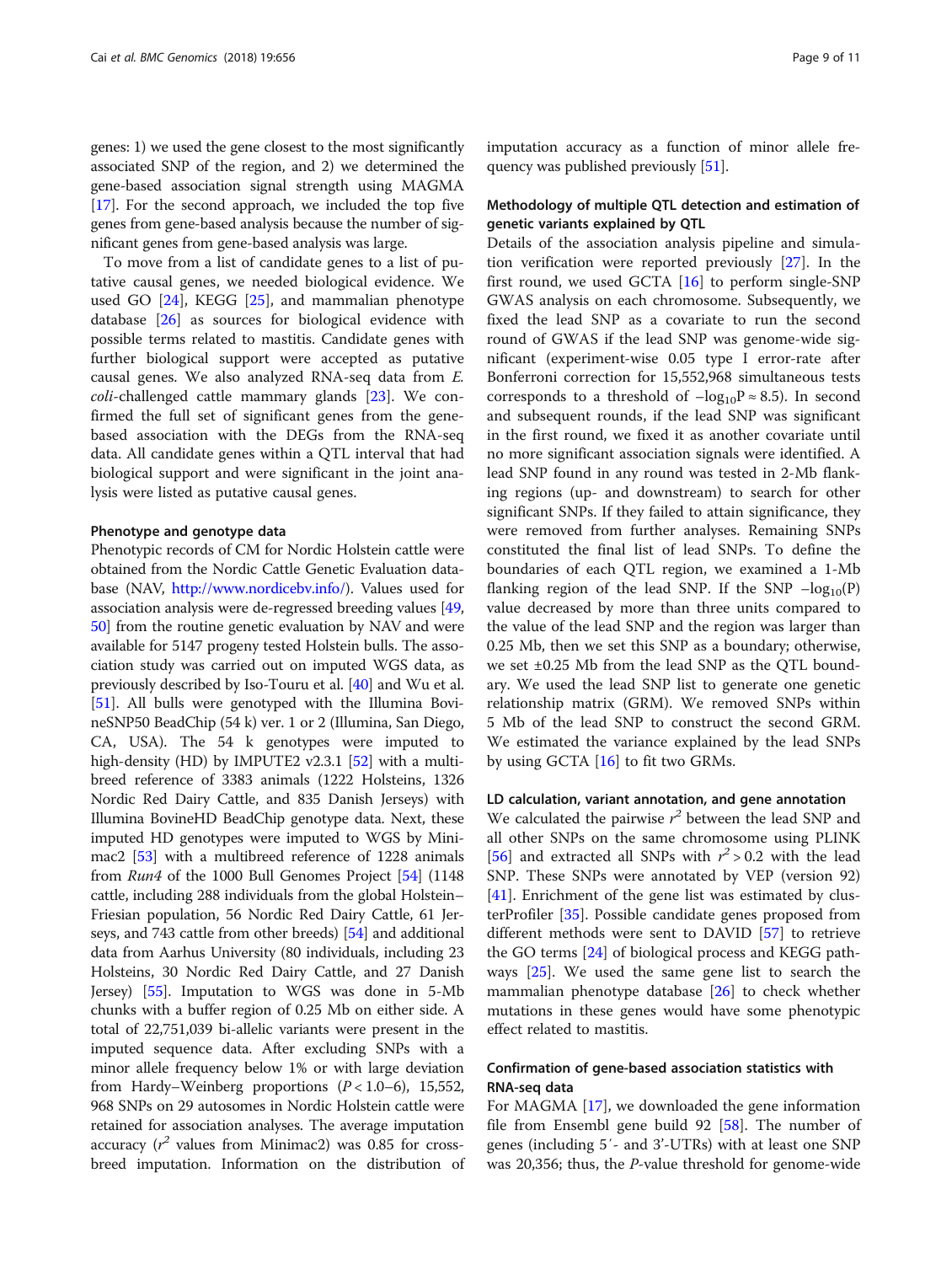<span id="page-9-0"></span>significance was  $2.46 \times 10^{-6}$ . A total of 455 Holstein animals from the 1000 Bull Genome Project (Run 6) [[54,](#page-10-0) [55\]](#page-10-0) was used as the reference population for MAGMA [17]. We performed MAGMA gene analysis with the GWAS results using the model  $sup-wise =$ mean. To confirm gene-based analysis results, the list of P-values of DEGs from E. coli-challenged udders [[23\]](#page-10-0) was used. Details of the RNA-seq analysis can be found in a previous study [\[23](#page-10-0)]. We only used the list of the DEGs and their false discovery rate (FDR) values. We confirmed the significant genes from gene-based analysis (MAGMA) with the data from the DEGs (RNA-seq).

# Additional file

[Additional file 1:](https://doi.org/10.1186/s12864-018-5050-x) Table S1. The full list of the significant gene from the gene-based analysis. Table S2. The full list of gene significant both in genebased analysis and differential expression. (XLSX 72 kb)

#### Abbreviations

BTA: Bos taurus autosome; CM: Clinical mastitis; DEG: Differentially expressed gene; eQTL: Expression quantitative trait locus; FDR: False discovery rate; GO: Gene Ontology; GRM: Genetic relationship matrix; GWAS: Genome-wide association study; KEGG: Kyoto Encyclopedia of Genes and Genomes; LD: Linkage disequilibrium; QTL: Quantitative trait loci; SNP: Single nucleotide polymorphism; SSC: Somatic cell count; WGS: Whole-genome sequence

#### Acknowledgements

We acknowledge that Dr. LingZhao Fang provided the results from his published study. We are grateful to the Nordic Cattle Genetic Evaluation (NAV, Aarhus, Denmark) for providing the phenotypic data used in this study and to Viking Genetics (Randers, Denmark) for providing samples for genotyping.

#### Funding

This work was funded in part by Viking Genetics and Nordic Cattle Genetic Evaluation for the research project "Genomics in herds", and by a grant from Innovation Fund Denmark to the Center for Genomic Selection in Animals and Plants (GenSAP) (grant 0603-00519B). The funders had no input into study design, data analysis, or data interpretation.

#### Availability of data and materials

Genome assembly data used in this study were taken from publicly available sources. The assembly is available in NCBI ([ftp://ftp.ncbi.nlm.nih.gov/genomes/](ftp://ftp.ncbi.nlm.nih.gov/genomes/Bos_taurus/GFF) [Bos\\_taurus/GFF/\)](ftp://ftp.ncbi.nlm.nih.gov/genomes/Bos_taurus/GFF). Part of the whole-genome data from the 1000 Bull Genomes Project is publicly available as European variantion archive ([https://www.ebi.a](https://www.ebi.ac.uk/eva/)[c.uk/eva/\)](https://www.ebi.ac.uk/eva/) for variants and SRP039339 under PRJNA238491 for sequence data. For the rest, the board of the 1000 Bull Genome Consortium should be contacted. All annotation information was obtained from a publicly available source (<http://www.ensembl.org>, UCSC). Whole-genome sequences from Aarhus University and individual SNP genotype data are available only upon agreement with the breeding organization and should be requested directly from the authors.

#### Authors' contributions

GS, ZC, BG, and MSL conceived and designed the study. ZC and GS analyzed the data and wrote the paper. MSL and BG contributed materials and analysis tools. All authors read and approved the final manuscript.

#### Ethics approval and consent to participate

Not applicable because no biological samples were collected and no animal handling was performed for this study. Before this study was conducted, consent from data owners was obtained where required.

#### Consent for publication

Not applicable.

#### Competing interests

The authors declare that they have no competing interests.

# Publisher's Note

Springer Nature remains neutral with regard to jurisdictional claims in published maps and institutional affiliations.

#### Received: 18 June 2018 Accepted: 31 August 2018 Published online: 06 September 2018

#### References

- 1. Thompson-Crispi K, Atalla H, Miglior F, Mallard BA. Bovine mastitis: frontiers in immunogenetics. Front Immunol. 2014;5:493.
- 2. De Vliegher S, Fox L, Piepers S, McDougall S, Barkema H. Invited review: mastitis in dairy heifers: nature of the disease, potential impact, prevention, and control. J Dairy Sci. 2012;95(3):1025–40.
- 3. Steeneveld W, Hogeveen H, Barkema HW, van den Broek J, Huirne RB. The influence of cow factors on the incidence of clinical mastitis in dairy cows. J Dairy Sci. 2008;91(4):1391–402.
- Lund MS, Jensen J, Petersen PH. Estimation of genetic and phenotypic parameters for clinical mastitis, somatic cell production deviance, and protein yield in dairy cattle using Gibbs sampling. J Dairy Sci. 1999; 82(5):1045–51.
- 5. Heringstad B, Chang YM, Gianola D, Klemetsdal G. Genetic association between susceptibility to clinical mastitis and protein yield in norwegian dairy cattle. J Dairy Sci. 2005;88(4):1509–14.
- 6. Brondum RF, Su G, Janss L, Sahana G, Guldbrandtsen B, Boichard D, Lund MS. Quantitative trait loci markers derived from whole genome sequence data increases the reliability of genomic prediction. J Dairy Sci. 2015;98(6):4107–16.
- 7. McCarthy MI, Abecasis GR, Cardon LR, Goldstein DB, Little J, Ioannidis JP, Hirschhorn JN. Genome-wide association studies for complex traits: consensus, uncertainty and challenges. Nat Rev Genet. 2008;9(5):356–69.
- 8. Lund MS, Sahana G, Andersson-Eklund L, Hastings N, Fernandez A, Schulman N, Thomsen B, Viitala S, Williams J, Sabry A. Joint analysis of quantitative trait loci for clinical mastitis and somatic cell score on five chromosomes in three Nordic dairy cattle breeds. J Dairy Sci. 2007; 90(11):5282–90.
- 9. Lund M, Guldbrandtsen B, Buitenhuis A, Thomsen B, Bendixen C. Detection of quantitative trait loci in Danish Holstein cattle affecting clinical mastitis, somatic cell score, udder conformation traits, and assessment of associated effects on milk yield. J Dairy Sci. 2008;91(10):4028–36.
- 10. Sahana G, Lund MS, Andersson-Eklund L, Hastings N, Fernandez A, Iso-Touru T, Thomsen B, Viitala S, Sørensen P, Williams J. Fine-mapping QTL for mastitis resistance on BTA9 in three Nordic red cattle breeds. Anim Genet. 2008;39(4):354–62.
- 11. Abdel-Shafy H, Bortfeldt RH, Reissmann M, Brockmann GA. Validation of somatic cell score–associated loci identified in a genome-wide association study in German Holstein cattle. J Dairy Sci. 2014;97(4):2481–6.
- 12. Sahana G, Guldbrandtsen B, Thomsen B, Holm L-E, Panitz F, Brøndum RF, Bendixen C, Lund MS. Genome-wide association study using high-density single nucleotide polymorphism arrays and whole-genome sequences for clinical mastitis traits in dairy cattle. J Dairy Sci. 2014;97(11):7258–75.
- 13. Wang X, Ma P, Liu J, Zhang Q, Zhang Y, Ding X, Jiang L, Wang Y, Zhang Y, Sun D. Genome-wide association study in Chinese Holstein cows reveal two candidate genes for somatic cell score as an indicator for mastitis susceptibility. BMC Genet. 2015;16(1):111.
- 14. Tiezzi F, Parker-Gaddis KL, Cole JB, Clay JS, Maltecca C. A genome-wide association study for clinical mastitis in first parity US Holstein cows using single-step approach and genomic matrix re-weighting procedure. PLoS One. 2015;10(2):e0114919.
- 15. Kang G, Jiang B, Cui Y. Gene-based genomewide association analysis: a comparison study. Curr Genomics. 2013;14(4):250–5.
- 16. Yang J, Lee SH, Goddard ME, Visscher PM. GCTA: a tool for genome-wide complex trait analysis. Am J Hum Genet. 2011;88(1):76–82.
- 17. de Leeuw CA, Mooij JM, Heskes T, Posthuma D. MAGMA: generalized geneset analysis of GWAS data. PLoS Comput Biol. 2015;11(4):e1004219.
- 18. Li M-X, Gui H-S, Kwan JS, Sham PC. GATES: a rapid and powerful genebased association test using extended Simes procedure. Am J Hum Genet. 2011;88(3):283–93.